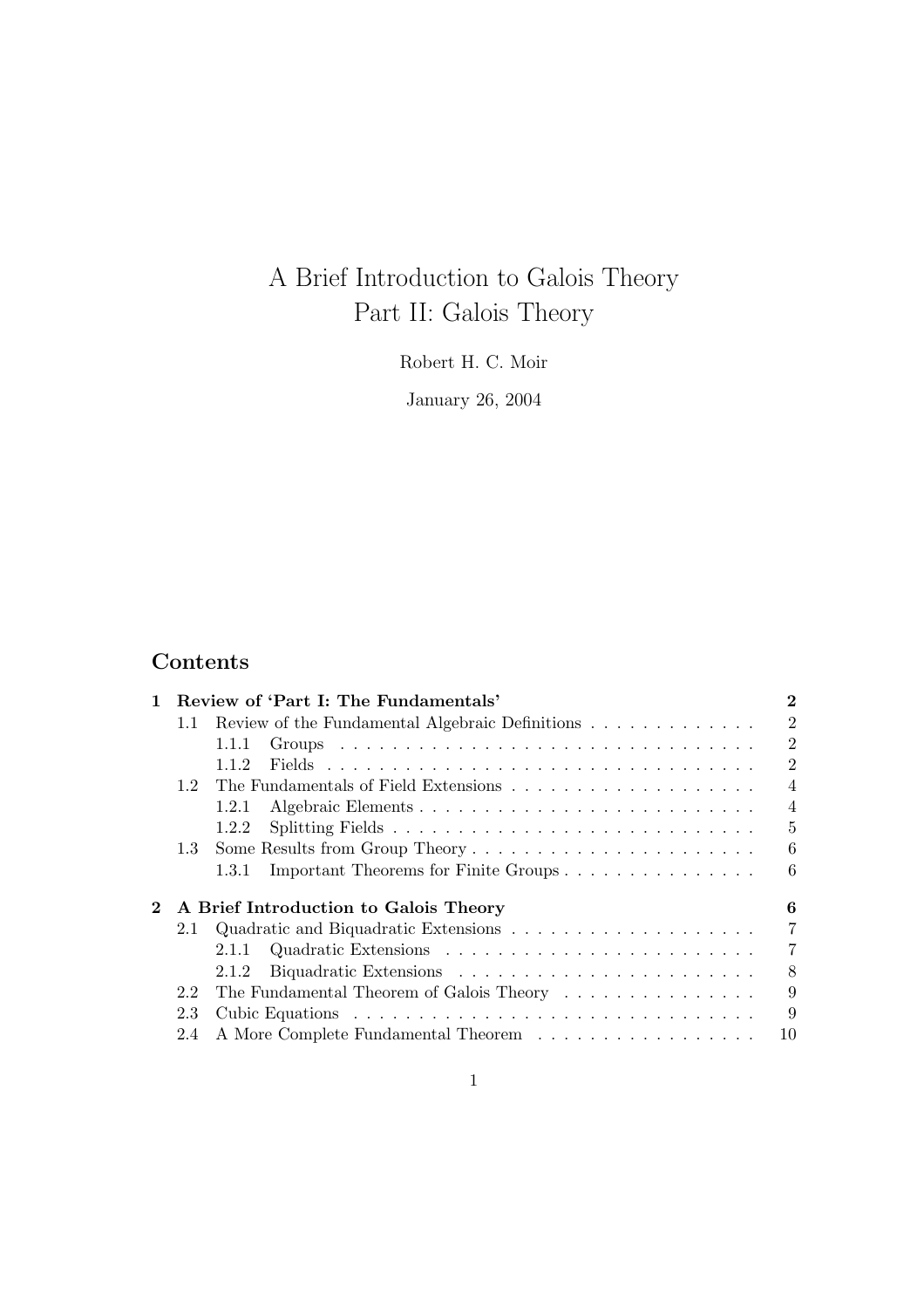### 1 Review of 'Part I: The Fundamentals'

### 1.1 Review of the Fundamental Algebraic Definitions

### 1.1.1 Groups

- **Group** A group is a set G together with a law of composition  $\cdot : G \times G \to G$  which is associative and has an identity element, and such that every element of G has an inverse.
- An *abelian group* is a group whose law of composition is also commutative.
- **Isomorphism** An *isomorhpism* is a bijective homomorphism. An *automorphism* is an isomorphism where the domain and range are the same set.
- **Cosets** Let H be a subgroup of a group G, denoted  $H \leq G$ . A left coset is a subset of the form

$$
aH = \{ah|h \in H\}.
$$

It is easy to show that cosets form equivalence classes and hence partition the group. This allows us to define the index of a subgroup.

- **Index of a subgroup** Let  $H \leq G$ . The *index* of H in G, denoted  $[H:G]$ , is the number of left cosets of  $H$  in  $G$ .
- **Normal subgroup** Let  $N \leq G$ . N is a normal subgroup of G, denoted  $N \leq G$ , if for every  $a \in N$  and every  $b \in G$ , the conjugate  $bab^{-1}$  is in N.

It is easy to show that when a subgroup of a given group is normal the product of two cosets is again a coset, i.e.  $(aN)(bN) = abN$ . This has the effect of turning the set of cosets into a group.

Quotient group Let  $N \triangleleft G$ . Then the *quotient group* of G relative to N, denoted  $G/N$ , is the set of all cosets of N in G.

If  $H \leq G$  is any subgroup the set of cosets is still denoted  $G/H$ , but  $G/H$  is only a group if  $H$  is normal.

### 1.1.2 Fields

- **Field** A field is a set F together with two laws of composition  $+: F \times F \to F$  ( $(a, b) \rightsquigarrow$  $a + b$ ) and  $\cdot : F \times F \to F$   $((a, b) \rightsquigarrow ab)$  called addition and multiplication, which satisfy the following axioms:
	- 1. Addition makes F into an abelian group  $F^+$ .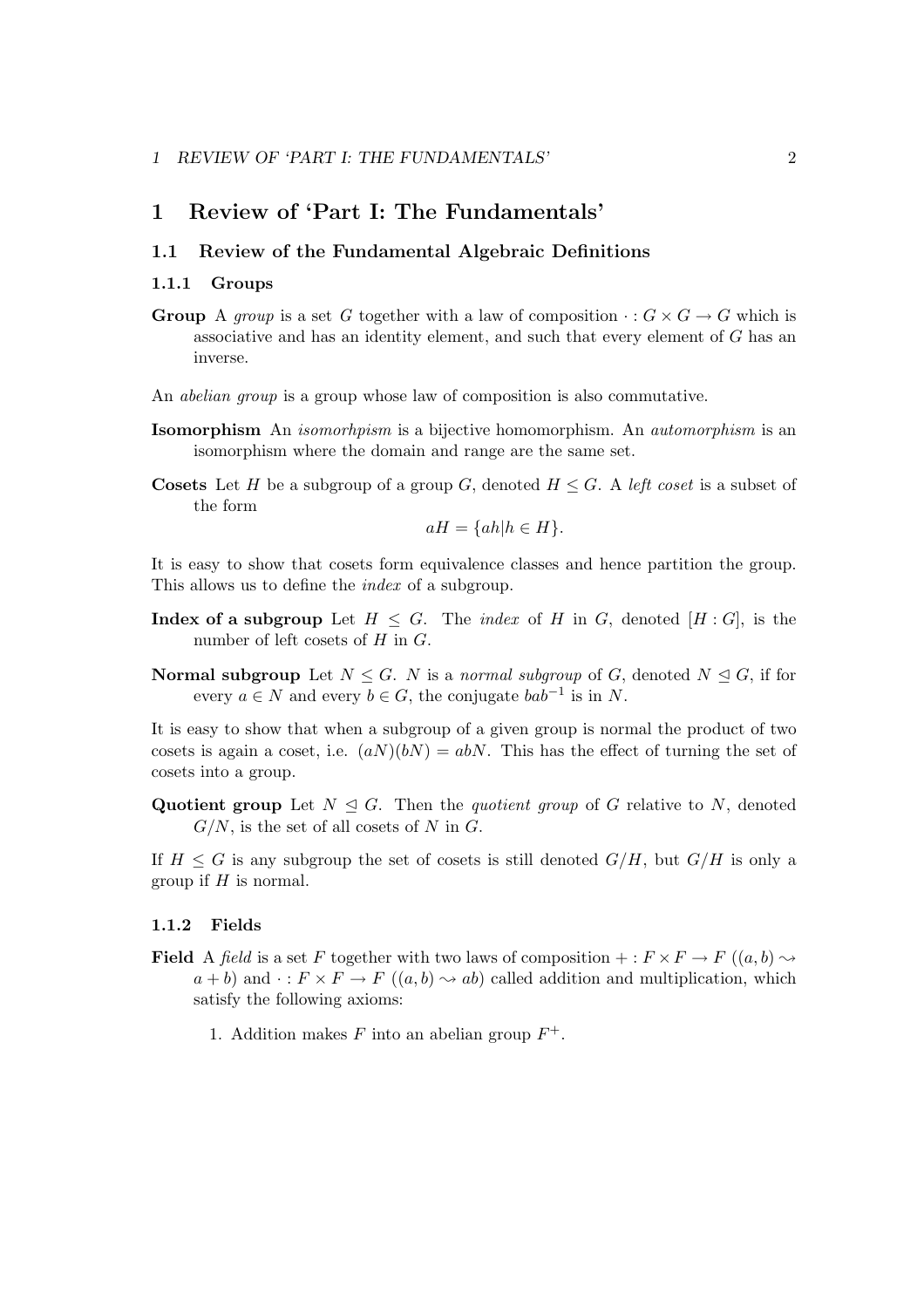### 1 REVIEW OF 'PART I: THE FUNDAMENTALS' 3

- 2. Multiplication is associative and commutative and makes  $F^{\times} = F \{0\}$  into a group.
- 3. Distributive law: For all  $a, b, c \in F$ ,  $(a + b)c = ac + bc$ .

**Number field** A *number field*  $K$  is a subfield of  $\mathbb{C}$ .

- **Characteristic of a field** A field F is said to have *characteristic* p if  $1+\cdots+1(p \text{ terms})=$ 0 in  $F$ , and if  $p$  is the smallest integer with this property. In the case the order is infinite, i.e.  $1 + \cdots + 1$  is never 0 in F, the field is said to have *characteristic zero*.
- Algebraically Closed Field A field  $F$  is said to be *algebraically closed* if every polynomial  $f(x) \in F[x]$  of positive degree has a root in F.

Of course, the fact that the field  $\mathbb C$  of complex numbers is algebraically closed is called the Fundamental Theorem of Algebra.

- Field extension A field extension K of a field  $F$ , denoted  $K/F$ , is a field such that  $F \subset K$ .
- Algebraic and transcendental elements Let  $K$  be an extension of a field  $F$  and let  $\alpha \in K$ .  $\alpha$  is algebraic over F if it is the root of some nonzero polynomial with coefficients in F. An element  $\alpha$  is called *transcendental over* F if it is not algebraic over  $F$ , i.e. it is not the root of any polynomial with coefficients in  $F$ .
- **F-isomorphism** Let K and K' be field extensions of F. An *isomorphism of field* extensions, or F-isomorphism, is an isomorphism  $\varphi: K \to K'$  which restricts to the identity on the subfield  $F$ .

A field extension can always be considered to be an F-vector space. Addition is the addition law in K and scalar multiplication of an element  $\alpha$  of K by an element c of F is defined to be the product  $c\alpha$  formed by multiplying these two elements in K. This leads us to another important definition.

**Degree of a field extenison** The *degree* of a field extension, denoted  $[K : F]$ , is the dimension of  $K$  as an  $F$ -vector space.

This is a convenient place to introduce the notion of a finite field extension.

- **Finite extension** A field extension K of F is a finite extension iff its degree  $[K : F]$  is finite.
- **Algebraic extension** An extension K of a field F is an *algebraic extension*, and K is said to be *algebraic over*  $F$ , if all its elements are algebraic.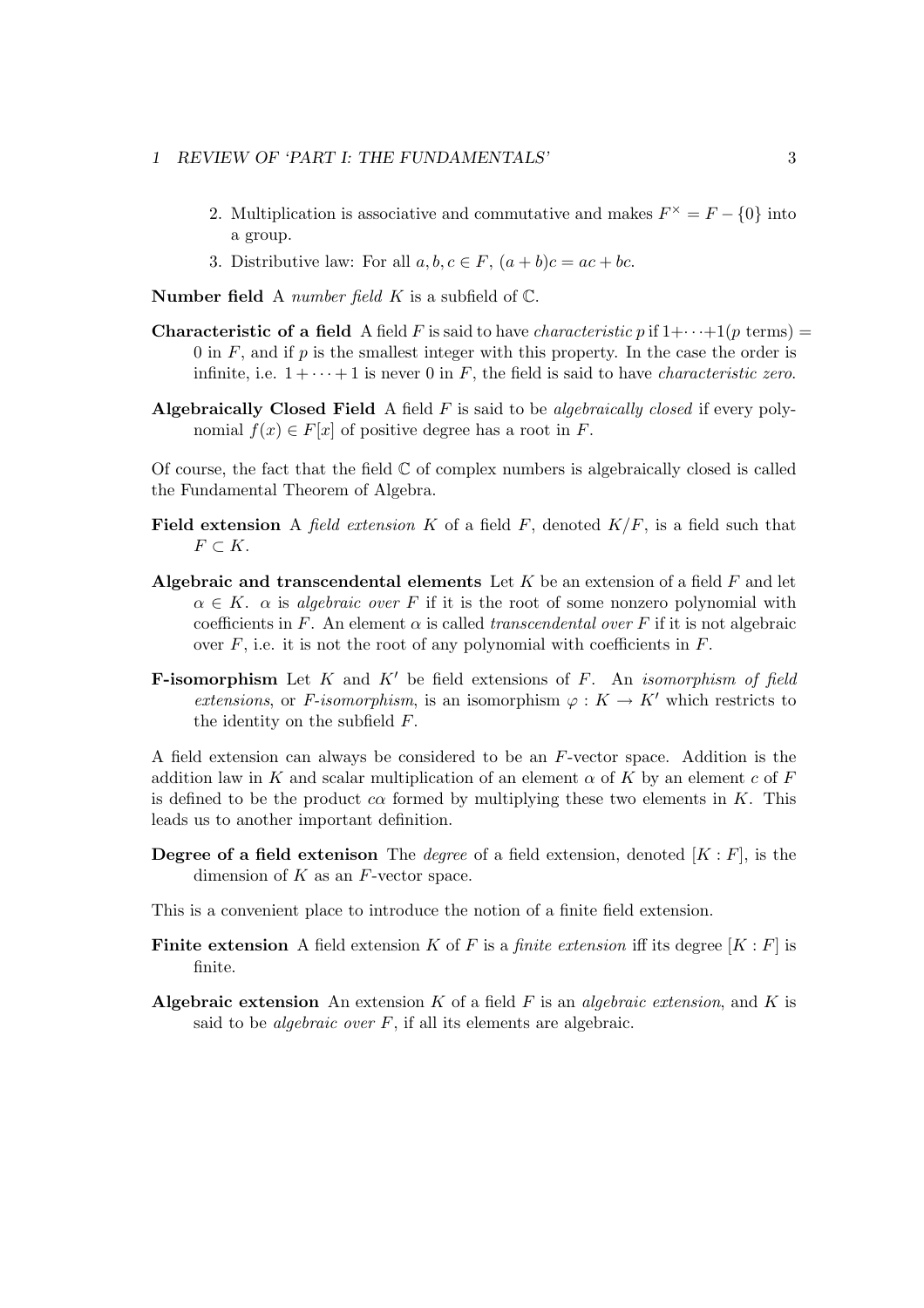#### 1 REVIEW OF 'PART I: THE FUNDAMENTALS' 4

### 1.2 The Fundamentals of Field Extensions

Since Galois theory draws much from the theory of groups and of fields we must look at the important theorems in these areas that Galois theory depends on. This section is concerned with the results of Field Theory and the following section with those of Group Theory.

### 1.2.1 Algebraic Elements

The theory that we will consider here will assume that all fields are number fields. The entire theory that follows can be broached in a more general context by considering subfields that are all subfields of some fixed but otherwise arbitrary algebraically closed field of characteristic zero. This said, some of the theorems as they are stated, including the fundamental theorem, do hold for such general fields.

Let F be an arbitrary number field and let  $\alpha_1, \dots, \alpha_n$  be arbitrary numbers. Consider all possible fields which are extensions of the field  $F$  and contain all the numbers  $\alpha_1, \dots, \alpha_n$ . The intersection of these fields, which is itself a field, is the *minimal exten*sion of the field F which contains  $\alpha_1, \dots, \alpha_n$ . This minimal extension is denoted by  $F(\alpha_1, \dots, \alpha_n)$  and is called the extension *generated* by the numbers  $\alpha_1, \dots, \alpha_n$ . It is useful to note that it can be shown that  $F(\alpha_1, \dots, \alpha_n) = F(\alpha_1)(\alpha_2) \cdots (\alpha_n)$ , and so the extensions produced by adding numbers individually and all together produce the same field extension.

Let F be an arbitrary field and let  $\alpha$  be algebraic over F. Then, by definition,  $\alpha$  is a zero of some polynomial over the field F. The polynomial  $f(x)$  with the smallest degree of all of these polynomials is called the minimal polynomial of the algebraic number  $\alpha$ . This polynomial is irreducible because if it was reducible then  $\alpha$  would be a root of a polynomial of smaller degree than  $f(x)$  which contradicts the definition of  $f(x)$ . Thus we talk about the irreducible polynomial, or the minimal polynomial, corresponding to a number  $\alpha$  algebraic over F. The unique degree of this polynomial is called the *degree* of the algebraic number  $\alpha$  over the field F.

The degree has two important properties that should be pointed out.

**Theorem 1** If  $\alpha$  is algebraic over F, then  $[F(\alpha):F]$  is the degree of the irreducible polynomial for  $\alpha$  over F.

**Theorem 2** Let  $F \subset K \subset L$  be fields. Then  $[L : F] = [L : K][K : F]$ .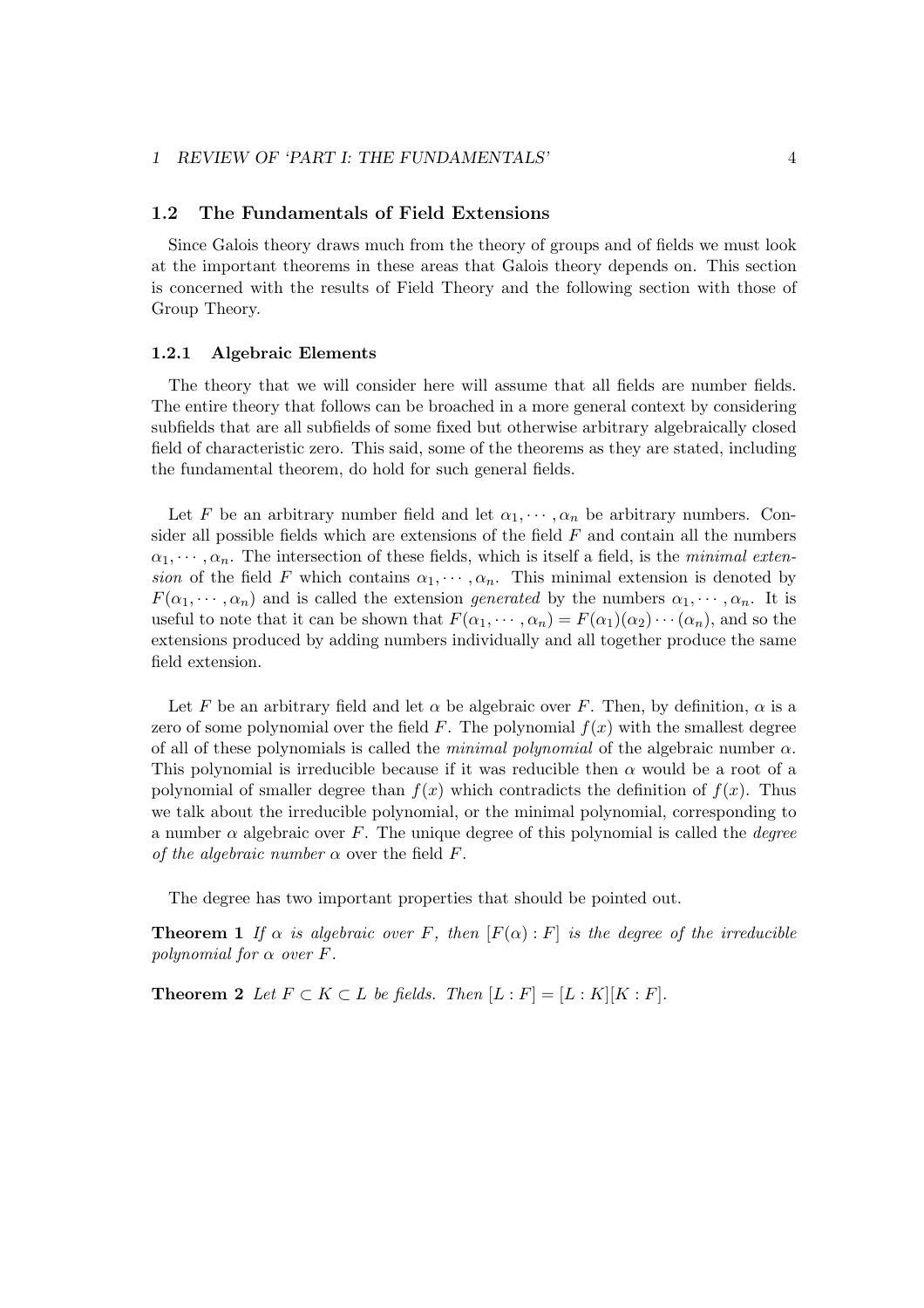I will end this section with two important propositions fundamental to the theory of field extensions. The first of these guarantees the existence of extensions that contains a root of an irreducible polynomial.

**Theorem 3** If  $f(x)$  is an irreducible polynomial with coefficients in a field F, then there exists an extension  $K$  of  $F$  in which  $f(x)$  has a root.

This theorem is assuming that  $F$  is a number field, but there is a formal version of this theorem that allows you to adjoin a formal root to a given irreducible polynomal. The last theorem in this section gives the circumstances under which there is an isomorphism  $F(\alpha) \longrightarrow F(\beta)$  which fixes F and sends  $\alpha$  to  $\beta$ .

**Theorem 4** Let  $\alpha \in K$  and  $\beta \in L$  be algebraic elements of two extension fields of F. There is an isomorphism of fields

$$
\sigma: F(\alpha) \longrightarrow F(\beta),
$$

which is the identity on the subfield F and which sends  $\alpha \rightsquigarrow \beta$  iff the irreducible polynomials for  $\alpha$  and  $\beta$  are equal.

#### 1.2.2 Splitting Fields

Before we continue I must clarify an extra bit of notation that I will be using. In the formal approach to the theory of polynomials we consider a ring  $R$ , which is like a field but without a multiplicative inverse, with an indeterminate element  $x$  added to it. This forms a ring called a *polynomial ring* which is denoted  $R[x]$ . In our context here the coefficient ring is actually a field F, which forms a polynomial ring  $F[x]$ . So  $F[x]$  is the set of all (formal) polynomials with coefficients in  $F$ .

If F, K and L are three fields such that  $F \subset L \subset K$ , then we call L an *intermediate* field. If K is an extension of a field F in which a polynomial  $f(x)$  in  $F[x]$  can be factored into linear factors and if  $f(x)$  cannot be so factored in any intermediate field, then K is called a *splitting field* for  $f(x)$ . It follows from this definition that if K is the splitting field of  $f(x)$ , the roots of  $f(x)$  generate K. A consequence of this is that  $[K: F]$  is finite.

**Theorem 5** If  $f(x)$  is a polynomial in  $F[x]$ , then there exists a splitting field K of  $f(x)$ .

We now consider a theorem that gives us a better understanding of the structure of splitting fields.

**Theorem 6** Let f be an irreducible polynomial in  $F[x]$ . Then f has no multiple root in any field extension of  $F$  unless the derivative  $f'$  is the zero polynomial. In particular, if  $F$  is a field of characteristic zero, then  $f$  has no multiple root.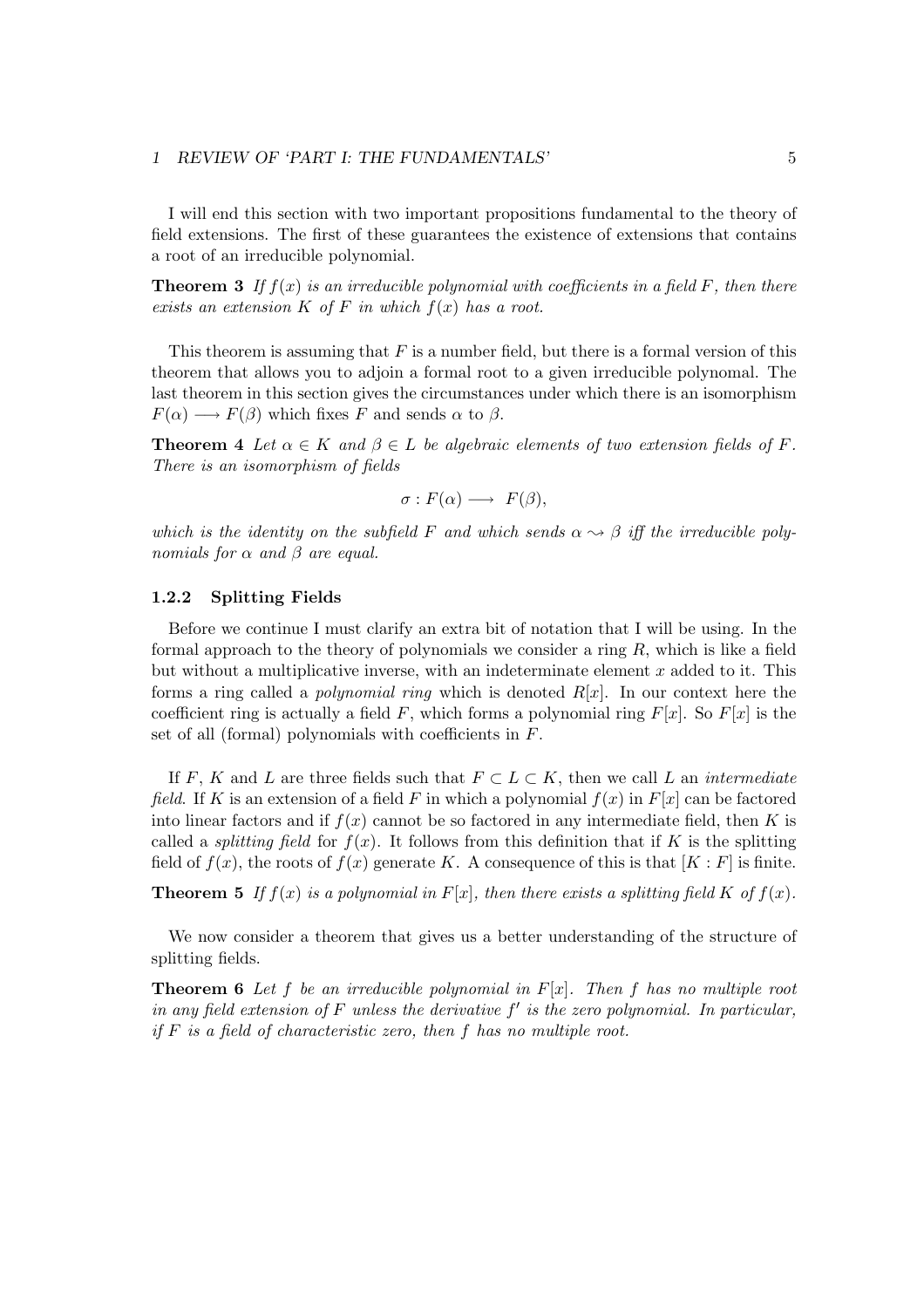### 1.3 Some Results from Group Theory

This section will briefly go through some of the important theorems from group theory.

#### 1.3.1 Important Theorems for Finite Groups

The number of elements of a finite group  $G$ , denoted  $|G|$ , is called the *order* of the group. It is easy to show that there exists a bijection between the cosets of a subgroup  $H$  in  $G$ . This, together with the fact that the cosets partition the group gives us the important formula,

$$
|G| = |H|[G:H]
$$

called the *Counting Formula*. Of course this can also be written as  $|G| = |H||G/H|$ . As a consequence of this formula we get a basic theorem of group theory.

**Theorem 7** Lagrange's Theorem: Let G be a finite group, and let  $H \leq G$ . Then the order of H divides the order of G.

### 2 A Brief Introduction to Galois Theory

Galois theory is concerned with the study of all the roots of an irreducible polynomial

$$
f(x) = x^n + a_{n-1}x^{n-1} + \dots + a_0,
$$

and the symmetries among these roots. Thus it naturally involves the theory of field extensions and groups. The discovery that the relationship between the complete set of roots of a polynomial could be understood in terms of symmetry came out of the work of many mathematicians, especially that of Lagrange and Galois [2]. The original model for this symmetry is complex conjugation, which permutes the two roots  $\pm i$  of the irreducible real polynomial  $x^2 + 1$ , while leaving the real numbers fixed. The group of symmetries among the roots of this polynomial is clearly  $S_2 \cong C_2$ . We also notice that complex conjugation is an  $\mathbb{R}$ -automorphism of  $\mathbb{C}$ . In general, for a field extension  $K/F$ , the group of all F-automorphisms of K is called the Galois group of the field extension. We denote this group by  $G(K/F)$ . Thus, for the extension  $\mathbb{R}(i)$ , the Galois group  $G(\mathbb{R}(i)/\mathbb{R})$  is  $S_2$  and hence has order 2.

**Theorem 8** For any finite extension  $K/F$ , the order  $|G(K/F)|$  of the Galois group divides the degree  $[K : F]$  of the extension.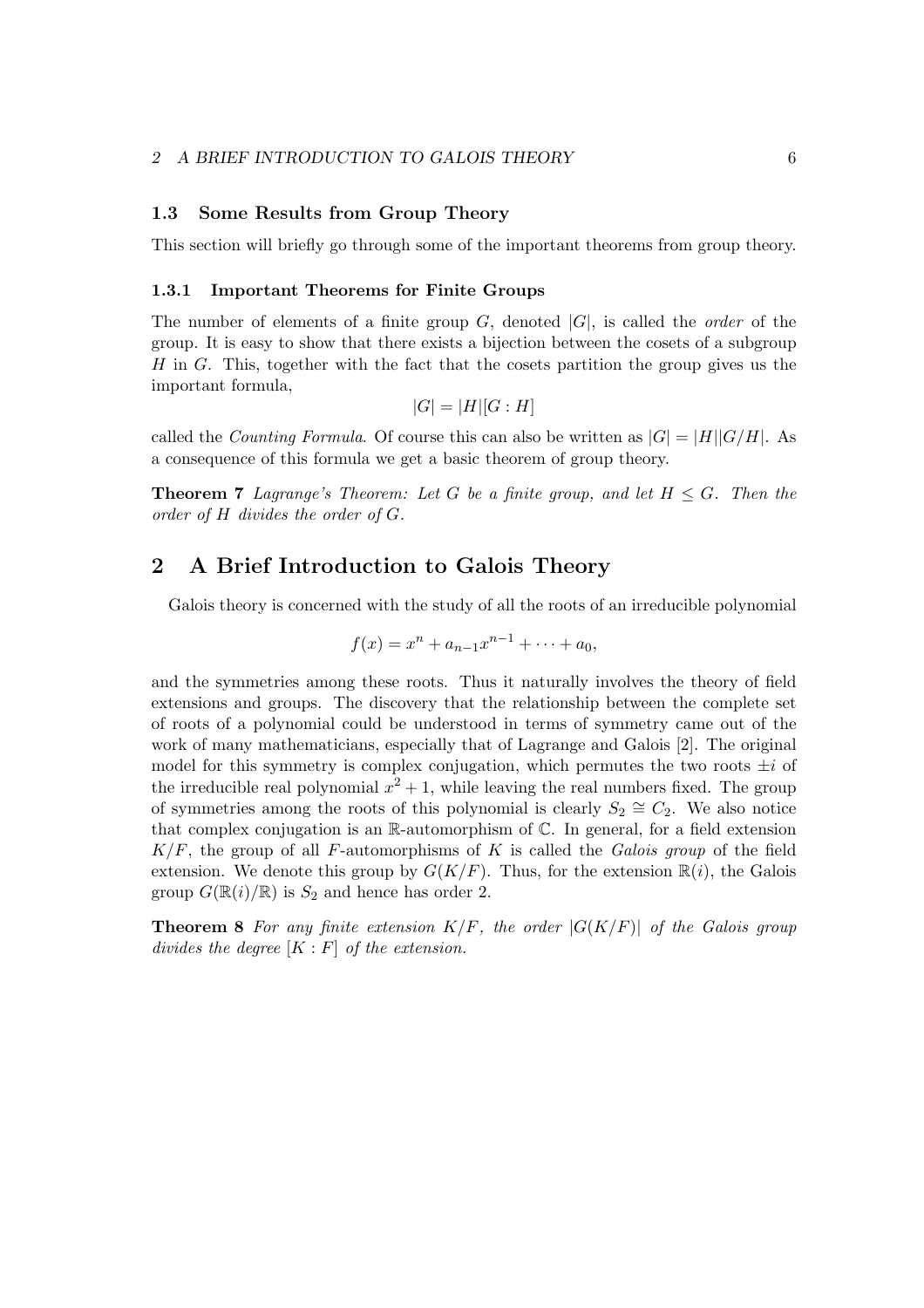### 2 A BRIEF INTRODUCTION TO GALOIS THEORY  $7$

A finite field extension  $K/F$  is called a *Galois extension* if the order of the Galois group is equal to the degree:

$$
|G(K/F)| = [K : F].
$$

Thus, we see that  $\mathbb{R}(i)/\mathbb{R}$  is a Galois extension. If G is a group of automorphisms of a field  $K$ , the set of elements of  $K$  which are fixed by all the automorphisms in  $G$  forms a subfield, called the *fixed field* of G. We will denote the fixed field by  $K^G$ :

$$
K^G = \{ \alpha \in K | \varphi(\alpha) = \alpha \text{ for all } \varphi \in G \}.
$$

So the fixed field of  $G(\mathbb{R}(i)/\mathbb{R})$  is  $\mathbb{R}$ . Theorem 8 leads to the following corrolary:

**Corollary 1** Let  $K/F$  be a Galois extension, with Galois group  $G = G(K/F)$ . The fixed field of G is F.

### 2.1 Quadratic and Biquadratic Extensions

### 2.1.1 Quadratic Extensions

We will begin with the simplest possible case, that of an extension  $K/F$  of degree 2. Such an extension is generated by any element  $\alpha$  of K that is not in F. It is also the case that  $\alpha$  is a root of an irreducible quadratic polynomial

$$
f(x) = x^2 + bx + c
$$

with coefficients in F. It is not hard to see that  $\alpha' = -b - \alpha$  is also a root of f and so f splits into linear factors over  $K$ . This, along with theorem 4 gives us a symmetry: the isomorphism

$$
\sigma: F(\alpha) \longrightarrow F(\alpha'),
$$

which is the identity on F and sends  $\alpha \rightsquigarrow \alpha'$ . Since either root generates the same extension  $(F(\alpha) = K = F(\alpha'))$ ,  $\sigma$  is an automorphism of K.

Since the two roots are not identical (otherwise  $K = F$ ), the automorphism is a permutation of the two roots that is not the identity. This is so since  $\alpha + \alpha' = b \in F$ and  $\sigma$  fixes F. Thus  $\sigma^2$  must be the identity. Thus we see that  $\{1,\sigma\} \subseteq G(K/F)$ and  $|G(K/F)| \geq 2$ . By the magic of theorem 8 we see that this implies that  $\{1, \sigma\} =$  $G(K/F)$ , so that K is a Galois extension of F. Such extensions K are called **quadratic** extensions.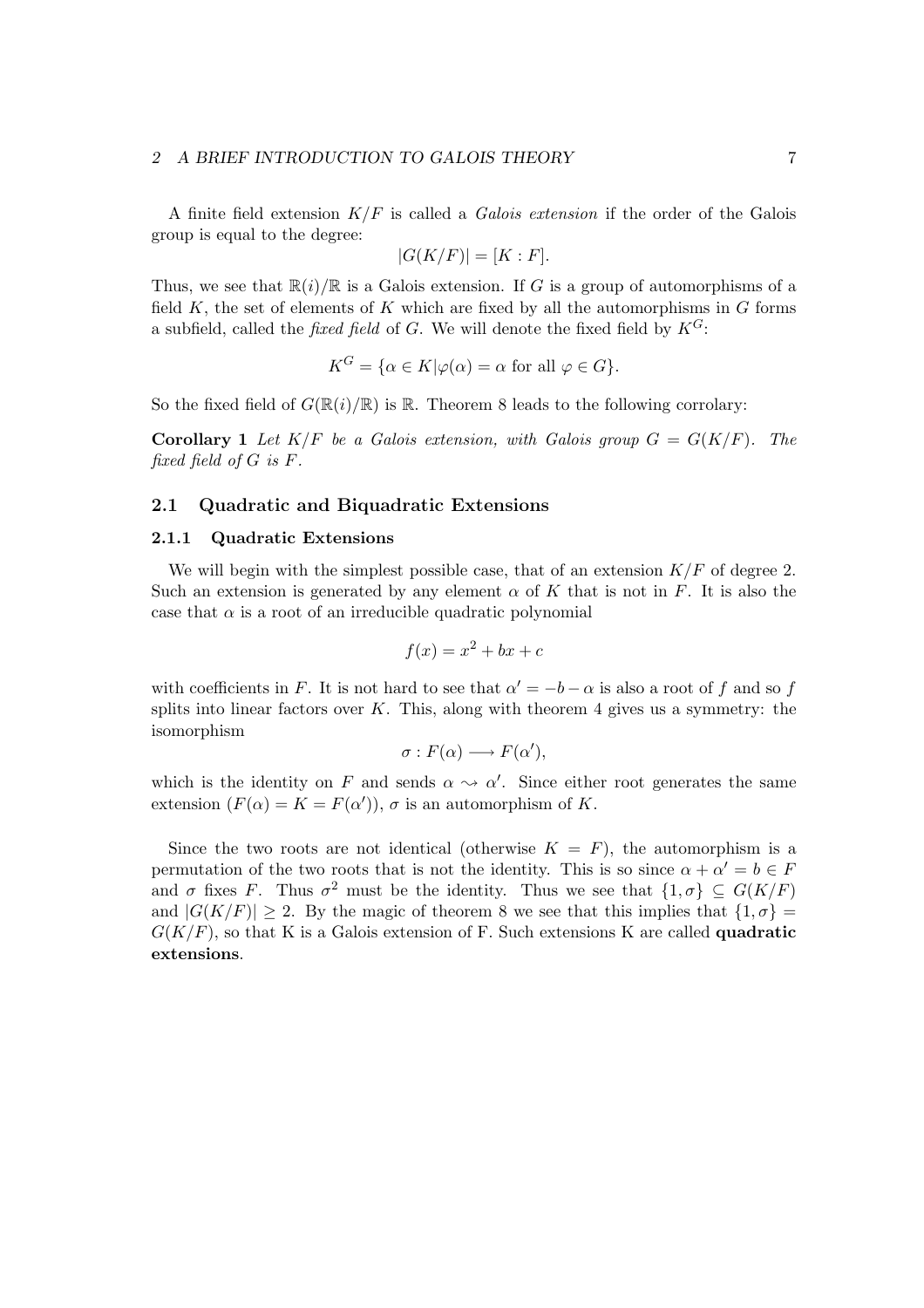### 2 A BRIEF INTRODUCTION TO GALOIS THEORY 8

### 2.1.2 Biquadratic Extensions

The next simplest example is that of a biquadratic extension. A biquadratic extension is defined as a field extension  $K/F$  such that  $[K: F] = 4$  and which is generated by the roots of two irreducible quadratic polynomials with coefficients in  $F$ . It can be shown that every such extension has the form

$$
K = F(\alpha, \beta),
$$

where  $\alpha^2 = a$  and  $\beta^2 = b$ , and  $a, b \in F$ .

An important difference between this case and quadratic extensions is that the element  $\alpha$  generates an *intermediate field*  $F(\alpha)$ . Now, since  $K = F(\alpha, \beta)$  and  $[K : F] = 4$ ,  $F(\alpha)$ has degree 2 over F (by theorem 2), whence  $\beta$  is not an element of  $F(\alpha)$ . Thus the polynomial  $x^2 - b$  is irreducible over  $F(\alpha)$ . Similarly  $x^2 - a$  is irreducible over  $F(\beta)$ . Notice also that theorem 2 implies that  $[K: F(\alpha)] = 2$  and so K is a quadratic extension of  $F(\alpha)$ . Thus there is an  $F(\alpha)$ -automorphism  $\sigma$  that interchanges the roots  $\pm \beta$  of  $x^2 - b$ . Since  $\sigma$  it is an  $F(\alpha)$ -automorphism its fixed field is  $F(\alpha)$  and so  $\sigma$  also fixes F. Similarly there is an  $F(\beta)$ -automorphism  $\tau$  that interchanges the roots  $\pm \alpha$  of  $x^2 - a$  that is also an F-automorphism. From this we can now see that  $\tau$  sends  $\alpha \rightsquigarrow -\alpha$  and  $\sigma$  sends  $\beta \rightsquigarrow -\beta$ , from which it follows that  $\sigma\tau$  changes the sign of both roots. Clearly the squares of each of these maps is the identity, so the four automorphisms  $\{1, \sigma, \tau, \sigma\tau\}$  form a group of order 4 that satisfies the relations

$$
\sigma^2 = 1, \tau^2 = 1, \sigma\tau = \tau\sigma.
$$

This happens to be the Klein four group. Thus  $\{1, \sigma, \tau, \sigma\tau\} \subseteq G(K/F)$ . Once again, by the magic of theorem 8 we see that this implies that  $\{1, \sigma, \tau, \sigma\tau\} = G(K/F)$ , so that K is a Galois extension of F.

We have seen that quadratic and biquadratic extensions are both Galois extensions. It also happens to be that case that they are splitting fields of irreducible polynomials over the base field  $F$ . This is evidence of a general pattern expressed by the following theorem.

**Theorem 9** If K is a splitting field of a polynomial  $f(x)$  over F, then K is a Galois extension of F. Conversely, every Galois extension is a splitting field of some polynomial  $F[x]$ .

We are now ready to state the fundamental theorem.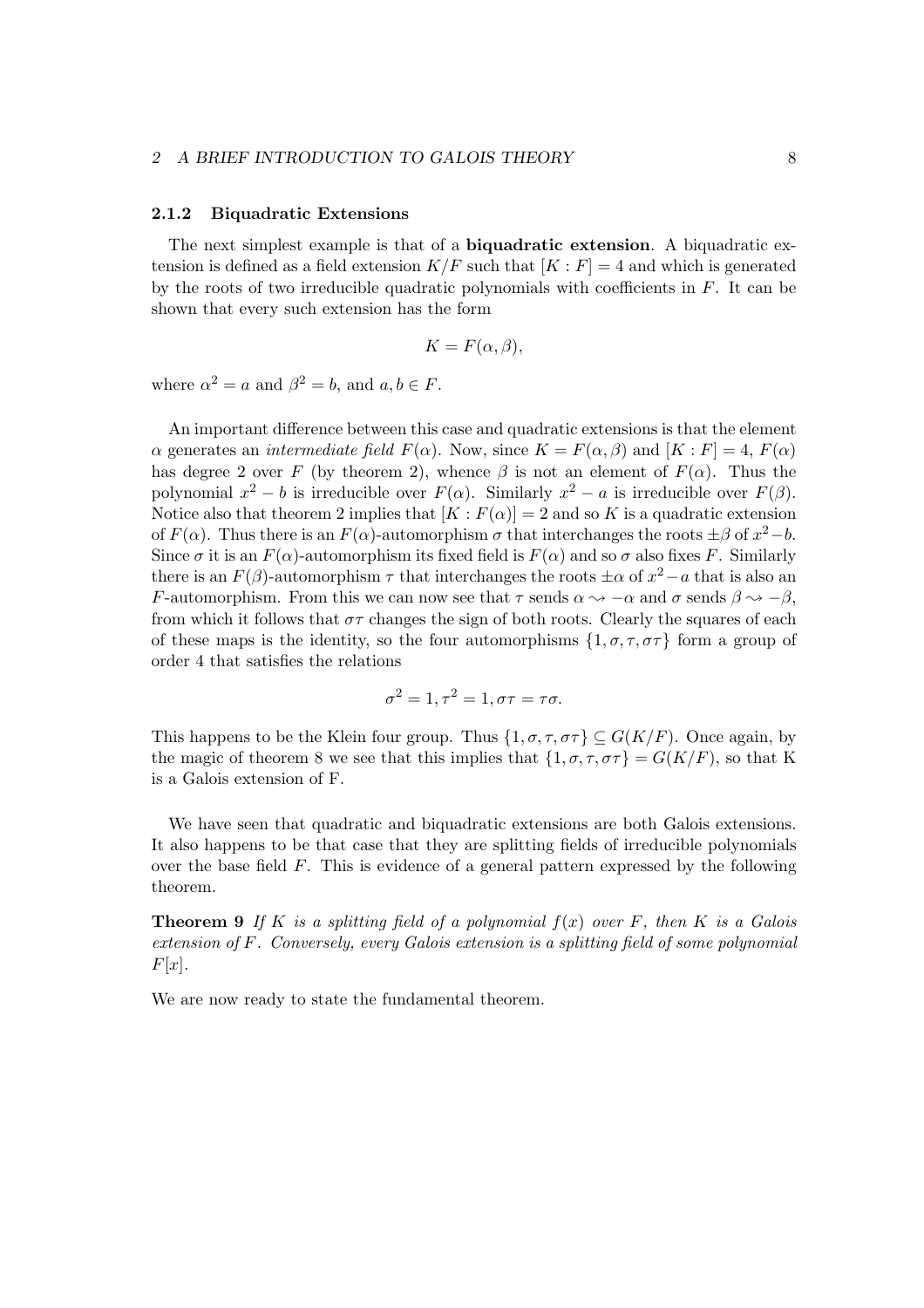### 2.2 The Fundamental Theorem of Galois Theory

We are now in a position to begin to understand a beautiful theorem called The Fundamental Theorem of Galois Theory.

**Theorem 10** The Fundamental Theorem: Let  $K$  be a Galois extension of a field  $F$ , and let  $G = G(K/F)$  be its Galois group. The function

 $H \rightsquigarrow K^H$ 

is a bijective map from the set of subgroups of G to the set of intermediate fields  $F \subset$  $L \subset K$ . Its inverse function is

$$
L \rightsquigarrow G(K/L).
$$

This correspondence has the property that if  $H = G(K/L)$ , then

 $[K : L] = |H|$ , and hence  $[L : F] = [G : H]$ .

### 2.3 Cubic Equations

With the fundamental theorem in hand, we will now apply it to examine the properties of the splitting fields of cubic equations

$$
f(x) = x^3 + a_2 x^2 + a_1 x + a_0.
$$

There is a useful trick that allows us to simplify the form of cubic equations. Using the substitution  $x \sim x - a_2/3$ , the general cubic above becomes

$$
f(x) = x^3 + px + q,
$$

where p and q are elements of F. Now let K be a splitting field for  $f(x)$  over F and let  $\alpha_1, \alpha_2, \alpha_3$  be the roots of f in K, in arbitrary order, so that we have

$$
f(x) = x3 + px + q = (x - \alpha1)(x - \alpha2)(x - \alpha3).
$$

By expanding the right side we can see that

$$
\alpha_1 + \alpha_2 + \alpha_3 = 0,
$$

which implies that the third root  $\alpha_3$  is in the field generated by the other two. Supposing, now, that  $f(x)$  is irreducible, this implies that there is a chain of fields

$$
F \subset F(\alpha_1) \subseteq K,
$$

with  $K = F(\alpha_1, \alpha_2) = F(\alpha_1, \alpha_2, \alpha_3)$ . Denoting  $F(\alpha_1)$  by L, we have two distinct cases:

$$
L = K \text{ or } L < K.
$$

The former case occurs when  $\alpha_2$  and  $\alpha_3$  can be written in terms of  $\alpha_1$  and elements of F, whereas the latter occurs when there is no such expression.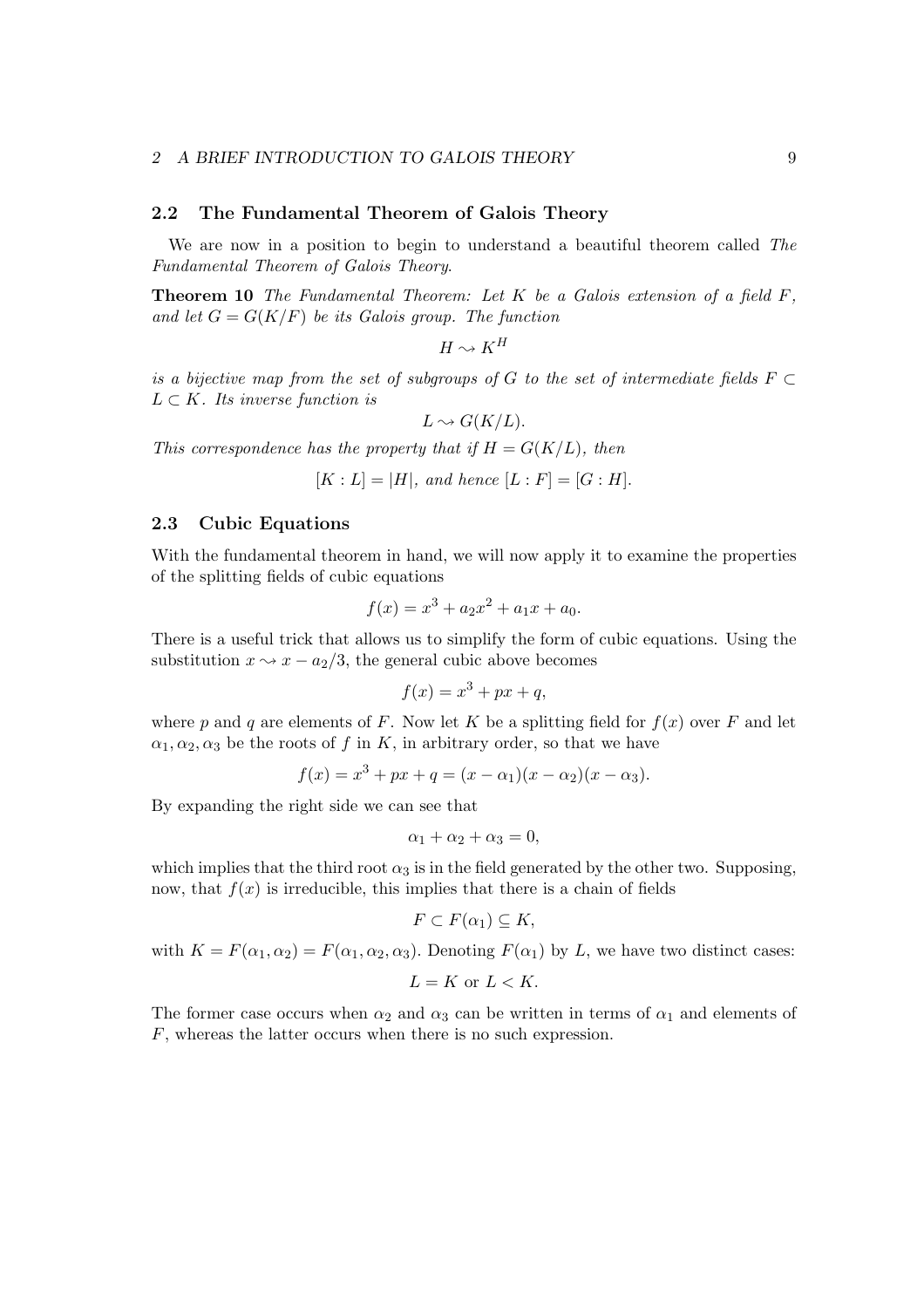#### 2 A BRIEF INTRODUCTION TO GALOIS THEORY 10

In  $L[x]$ ,  $f(x)$  has the factor  $(x - \alpha_1)$  so that

$$
f(x) = (x - \alpha_1)h(x),
$$

where  $h(x)$  is a quadratic polynomial with coefficients in L. From the 'splitting equation' of f above, we see that  $h(x) = (x - \alpha_2)(x - \alpha_3)$  in K[x]. Thus, we can now see that  $L < K$  iff  $h(x)$  is irreducible over L. In this case, since h is a quadratic polynomial irreducible over L,  $L(\alpha_2) = K$  has degree 2 over L. In either case, because  $f(x)$  is irreducible over F,  $[L : F] = 3$  by theorem 1. This finally gives us

$$
[K:F] = \begin{cases} 3 \text{ if } L=K \\ 6 \text{ if } L < K \end{cases}.
$$

From theorem 8 the order of the Galois group  $G = G(K/F)$  is equal to the degree  $[K: F]$ , so  $K/F$  is a Galois extension. It can be shown that F-automorphisms permute the roots of the irreducible polynomial, and that the only  $F$ -automorphism that fixes all the roots is the identity. This implies that  $G \subseteq S_3$ , which has order 6. So if  $[K : F] = 6$ ,  $G = S_3$  and if  $[K : F] = 3$ , then  $G = A_3$ , the only subgroup of  $S_3$  of order 3. In this latter case there are no intermediate fields  $(A_3)$  has no subgroups) but there are in the former case and we can determine these using the fundamental theorem.

 $S_3$  has three conjugate subgroups of order 3 and one subgroup of order 3, namely  $A_3$ . There are three obvious intermediate fields  $F(\alpha_1)$ ,  $F(\alpha_2)$ ,  $F(\alpha_3)$ , which are isomorphic but not equal subfields of  $K$ , which must correspond to the three subgroups of order 2. The field corresponding to  $A_3$  is more difficult to find, however. From the fundamental theorem we know that  $G(K/L) = A_3$ , so  $[K : L] = 3$  and  $[L : F] = 2$  which implies that  $L$  is a quadratic extension of  $F$ , which can be obtained by adjoining a square root. Thus L, and hence K, contains a square root  $\delta$  of an element of F. According to the fundamental theorem  $L$  is the fixed field of  $A_3$ , so an even permutation of the roots leaves  $\delta$  fixed, while an odd one does not. Thus suggests the choice

$$
\delta = (\alpha_1 - \alpha_2)(\alpha_1 - \alpha_3)(\alpha_2 - \alpha_3).
$$

To see that this is the correct choice we note that  $\delta$  is not fixed by every element of  $G(K/F) = S_3$  so  $\delta \notin F$ . On the other hand  $\delta^2$  is fixed by every permutation, so by corollary 1  $\delta^2 \in F$ .

### 2.4 A More Complete Fundamental Theorem

**Theorem 11** The Fundamental Theorem: Let  $K$  be a Galois extension of a field  $F$ . and let  $G = G(K/F)$  be its Galois group. The function

$$
H \sim K^H
$$